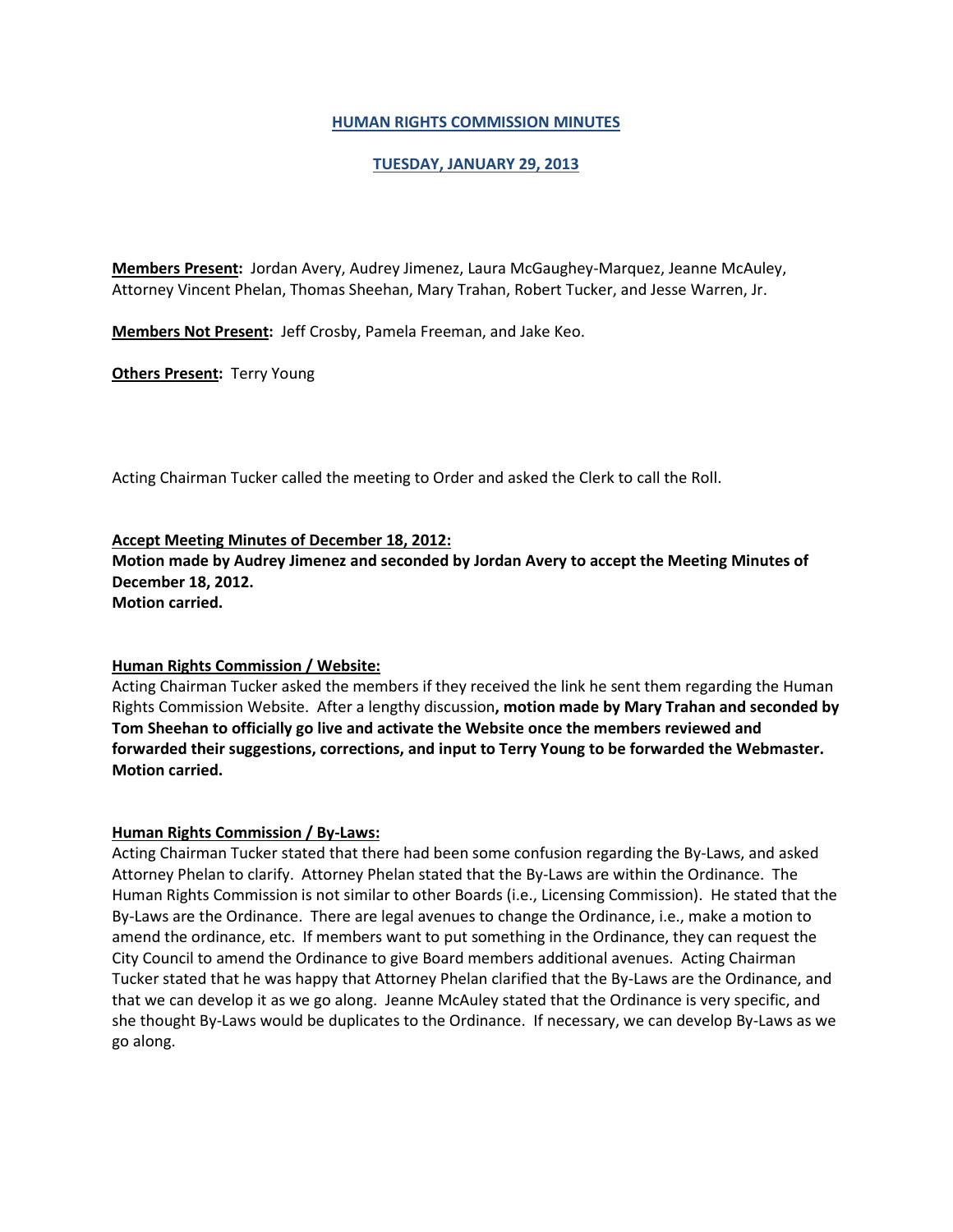# **Election of Chairperson and Vice-Chairperson:**

Election of Chairperson:

Acting Chairman Tucker opened the floor for nominations for Chairperson. Motion made by Jordan Avery and seconded by Laura McGaughey-Marquez to nominate Robert Tucker. No other Nominations were put forth. Nominations Closed.

| Jordan Avery                                         | Robert Tucker        | Thomas Sheehan       | <b>Robert Tucker</b> |
|------------------------------------------------------|----------------------|----------------------|----------------------|
| Audrey Jimenez                                       | <b>Robert Tucker</b> | Mary Trahan          | <b>Robert Tucker</b> |
| Laura McGaughey-Marquez                              | <b>Robert Tucker</b> | <b>Robert Tucker</b> | <b>Robert Tucker</b> |
| Jeanne McAuley                                       | Robert Tucker        | Jesse Warren, Jr.    | <b>Robert Tucker</b> |
| <b>Chairman Robert Tucker thanked Commissioners.</b> |                      |                      |                      |

## Election of Vice-Chairperson:

Acting Chairman Tucker opened the floor for nominations for Vice- Chairperson. Motion made by Jordan Avery and seconded by Mary Trahan to nominate Laura McGaughey-Marquez. No other Nominations were put forth. Nominations Closed.

Jordan Avery Laura McGaughey-Marquez Thomas Sheehan Laura McGaughey-Marquez Audrey Jimenez Laura McGaughey-Marquez Mary Trahan Laura McGaughey-Marquez Laura McGaughey-Marquez Laura McGaughey-Marquez Robert Tucker Laura McGaughey-Marquez Jeanne McAuley Laura McGaughey-Marquez Jesse Warren, Jr. Laura McGaughey-Marquez **Vice-Chairperson Laura McGaughey-Marquez thanked the Commissioners.**

### **NEW BUSINESS:**

Chairman Tucker reviewed the 2013 Meeting Dates. After a brief discussion, it was voted that in lieu of the February 19<sup>th</sup> meeting, the Commissioners read and review the Ordinance and the website. As stated previously, Commissioners should forward their suggestions and/or corrections to Terry Young to be forwarded the Webmaster. The next meeting of the Human Rights Commission is scheduled for March 19, 2013.

Jordan Avery asked what happens if the Commission receives numerous complaints and how will the Commission address them all at once. Jeanne McAuley stated that within the Ordinance there is a section that creates a Review Committee that will be investigating the complaints and will try to resolve and/or refer to the appropriate agency. She also stated that the Commission should put on the complaint form that " if this complaint is involved in litigation, the Commission would be prohibited from acting on it". Attorney Phelan stated he would look into it.

Thomas Sheehan stated that he attended a Forum regarding immigration/immigration rights. He asked if the Commission could invite the speakers to a meeting as it might serve as an educational tool for the Commission. After a lengthy discussion, Laura McGaughey-Marquez stated that she was aware of this group, and she thought instead of them coming to speak, they would be a good resource to the Commission. Tom Sheehan said that he would like the group to do a short presentation regarding the Mass Trust Act. Attorney Phelan stated that having someone come in to speak educationally is fine,